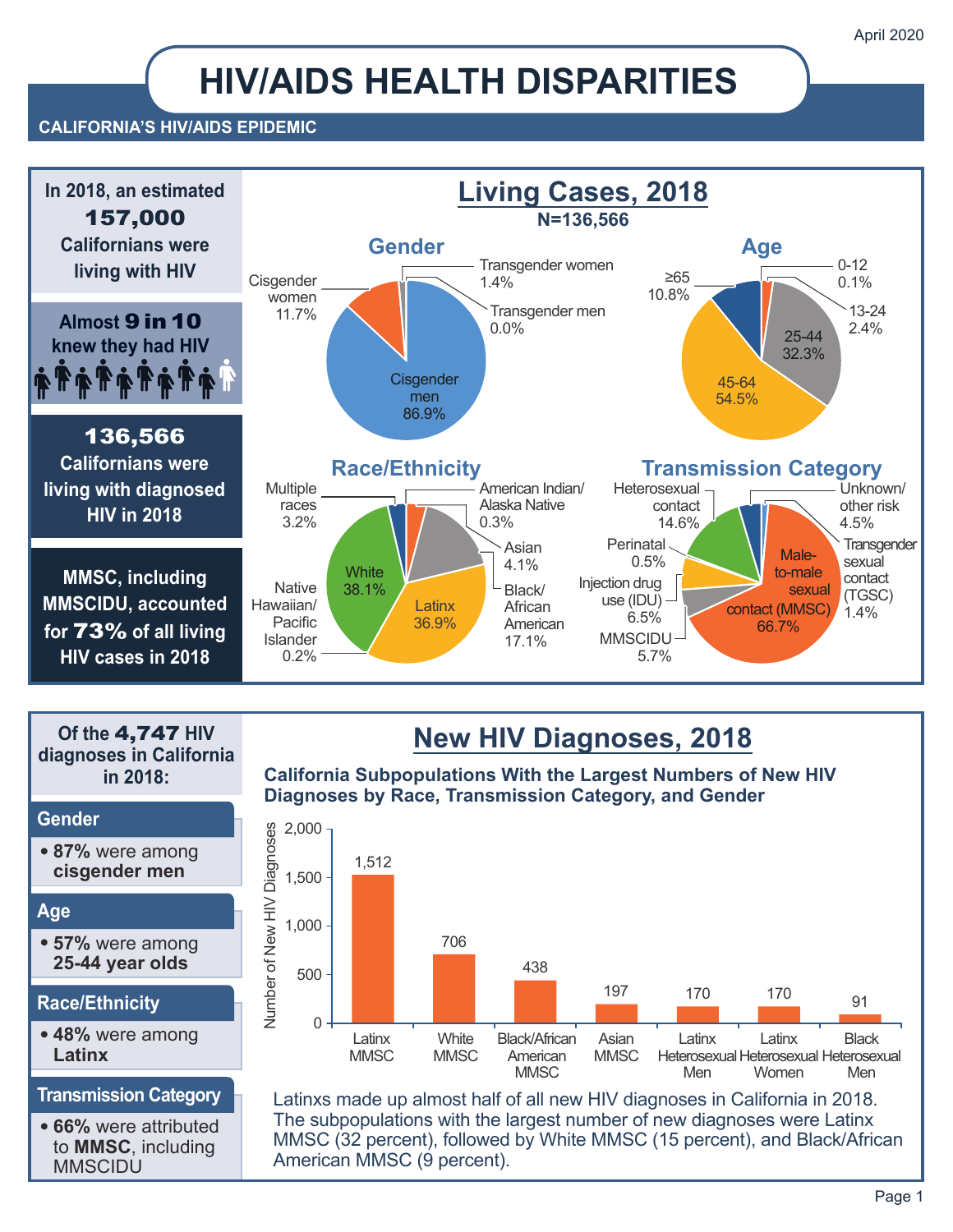### **Rates of New HIV Diagnoses**

Black African Americans are the most disproportionately affected by HIV with rates 4.1 times higher than Whites among men and 8.6 times higher among women. Latinxs are also disproportionately affected by HIV with rates of new HIV diagnoses 1.8 times higher than Whites among men and 1.6 times higher among women. Compared to women, men are disproportionately affected by HIV. Although rates for transgender people are not available due to unavailability of population denominators, evidence suggests that transgender people are disproportionately affected by HIV.



#### **Rate of New HIV Diagnoses by Race and Gender, California 2018**

## **Transmission Categories**

## **Health Outcomes by Transmission Category**

California's Getting to Zero objectives include linking 85 percent of newly diagnosed persons into care within one month and increasing the percentage who achieve viral suppression within six months of HIV diagnosis to 75 percent by 2021. In 2018, linkage to care within one month of diagnosis was similar across transmission categories, but viral suppression varied widely. The lowest viral suppression was among people with transmission via IDU, especially women IDU, and the highest for MMSC.



#### **Linkage to Care and Viral Suppression by Transmission Category, California 2018**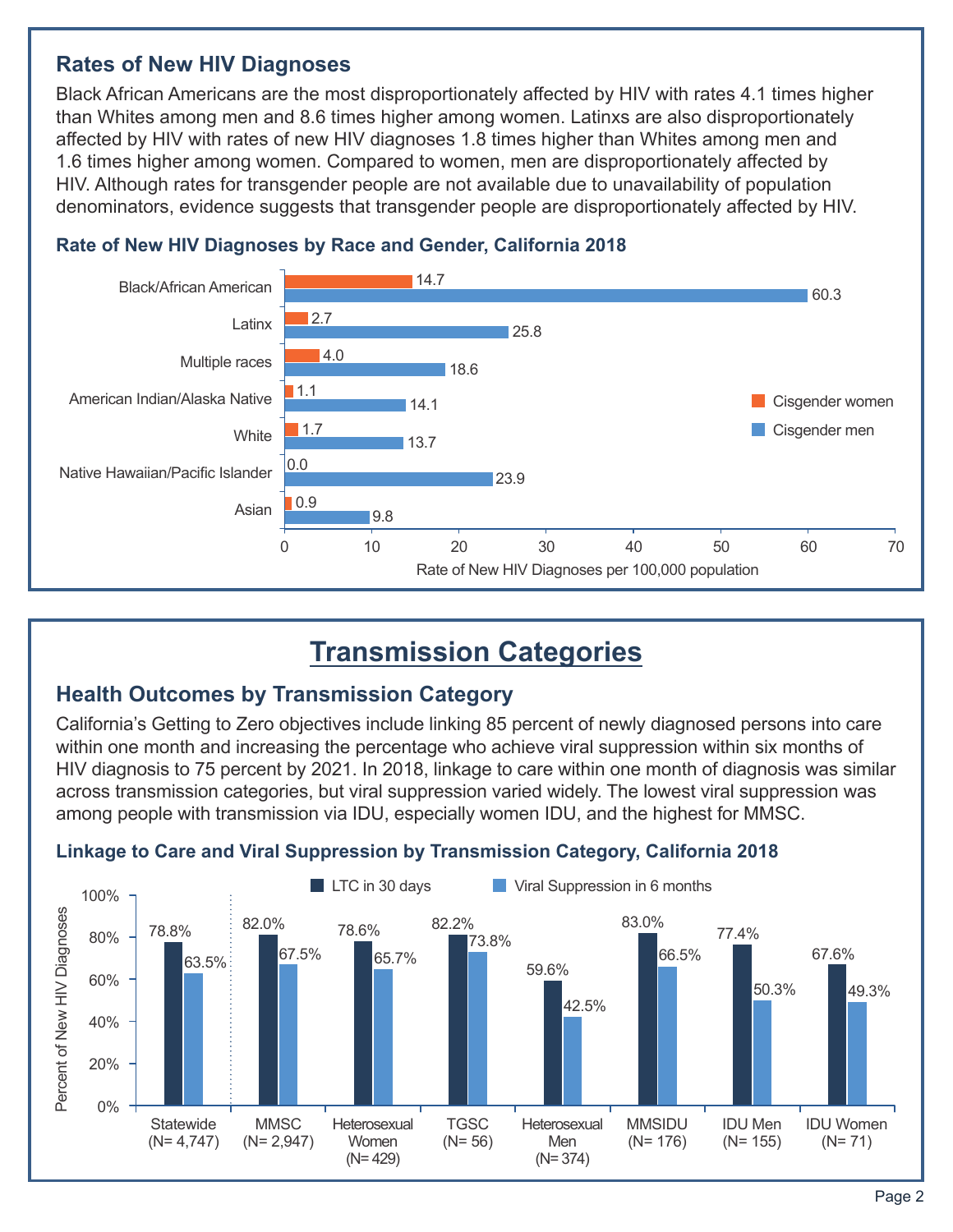## **Male-to-Male Sexual Contact**

## **Rate Trends of New HIV Diagnoses by Race/Ethnicity for MMSC**

From 2010 to 2018, the rates of new HIV diagnoses for MMSC of all race/ethnicities declined, except for Asians. Asian MMSC had zero percent rate change from 2010 to 2018. Black/African American MMSC had the highest rates of new HIV diagnoses among all race/ethnicity groups. Whites had the highest percent decrease of 41% from 15.6 new HIV diagnoses per 100,000 in 2010 to 9.3 in 2018.



#### **Rate of New HIV Diagnoses in MMSC by Race, California 2010-2018**

## **Rate Ratios of New HIV Diagnoses by Race/Ethnicity for MMSC**

In 2018, the rate of new HIV diagnoses among Black/African American MMSC was 4.2 times higher than White MMSC; Latinx MMSC was 2.1 times higher than White MMSC. From 2010 to 2018, racial/ ethnic disparities for MMSC have increased for Black/African-Americans and Latinxs compared to Whites. While new HIV diagnoses rates for both African-American and Latinx MMSC have decreased, the rates for White MMSC had greater declines, which contributed to the increasing disparities.

### **Rate Ratios of New HIV Diagnoses in MMSC by Race, California 2010-2018**

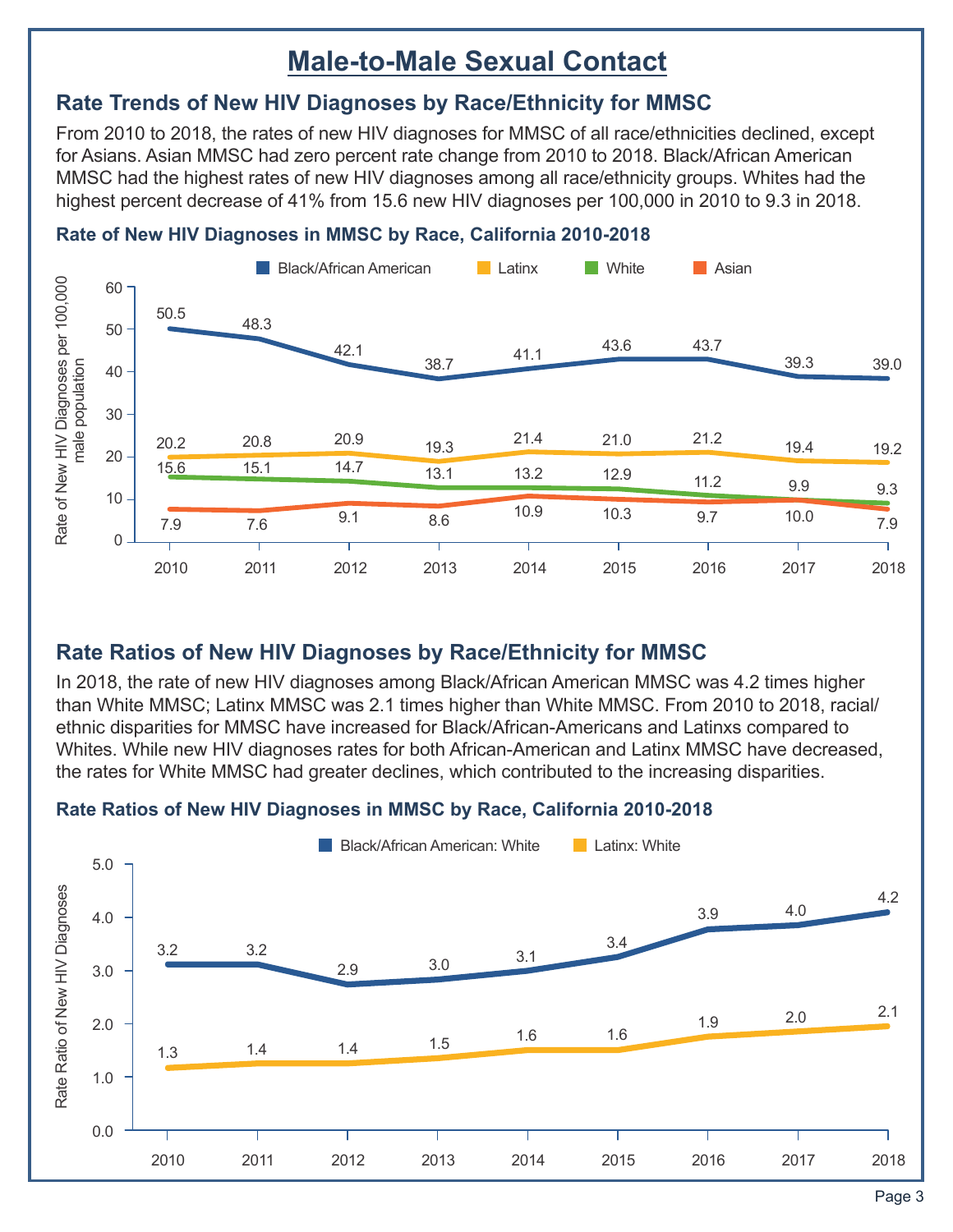### **Health Outcomes for MMSC**

Overall, health outcomes for MMSC are better than the statewide average, with all race/ethnicities above the statewide average except Black/African Americans. White and Asian MMSC have the highest health outcomes with viral suppression within six months of diagnosis at 68 and 72 percent, respectively.



#### **Linkage to Care and Viral Suppression for MMSC, California 2018**

### **Health Outcomes for MMSCIDU**

Viral suppression is lower for MMSCIDU compared to MMSC. The only group with viral suppression above the statewide average was White MMSCIDU. Black/African American MMSCIDU had the lowest viral suppression within six months of diagnosis at only 29.4 percent.

#### **Linkage to Care and Viral Suppression for MMSCIDU, California 2018**

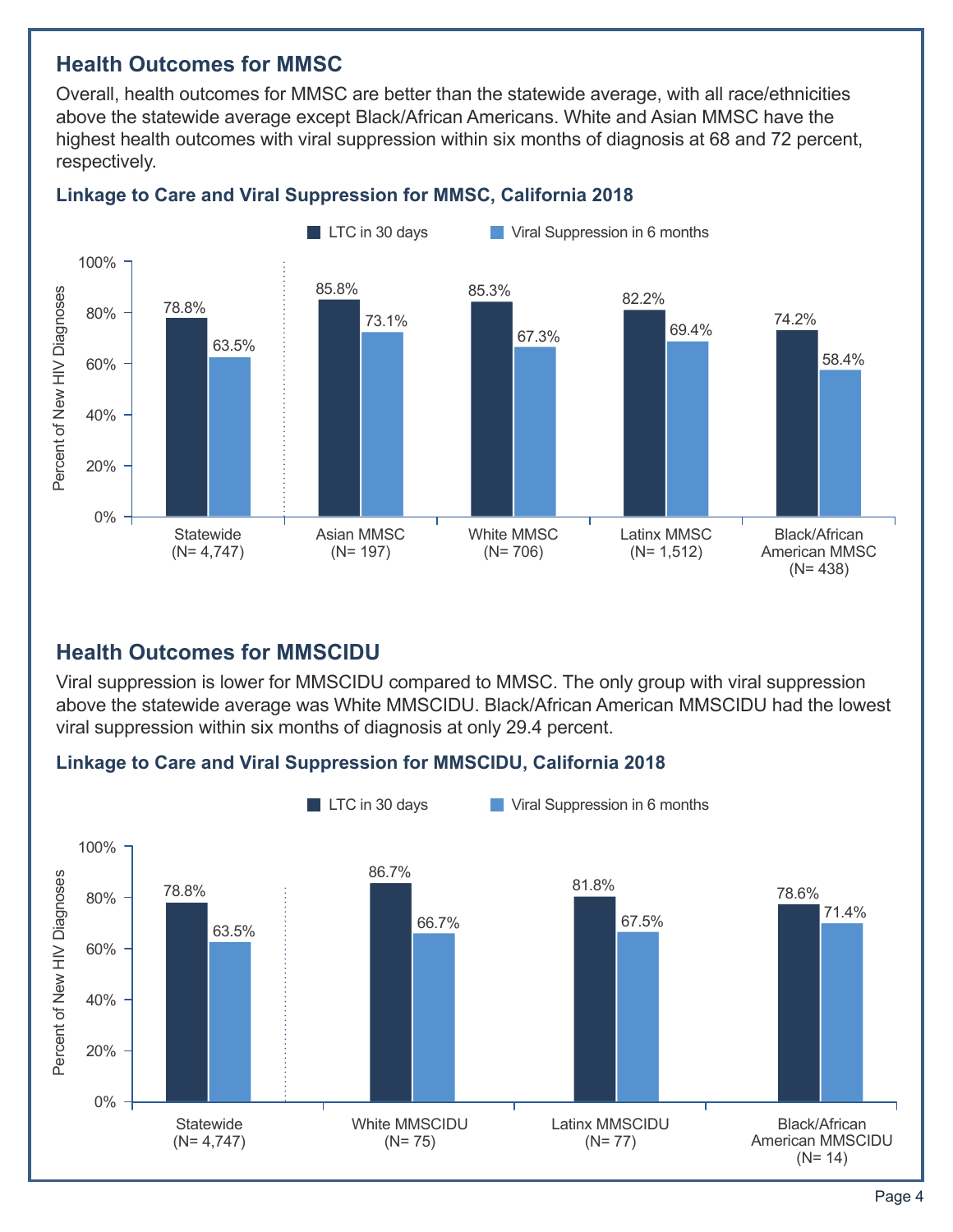## **Injection Drug Use**

## **Health Outcomes for IDU**

Although linkage to care rates are in many cases above the statewide average of 75.7 percent, viral suppression for IDU is without exception lower for all race/ethnicities in this group. Viral suppression was especially low among Latinx women, and White women and men. Linkage to care within 30 days of diagnosis was also low among White men and Latinx women.





## **Gender**

## **Women**

### **Rates of New HIV Diagnoses Among Women by Race/Ethnicity**

The pattern of disparity in new HIV diagnoses by race/ethnicity is similar in women, with Black/African Americans highly impacted and Latinxs also disproportionately affected compared to White women. Although rates of new HIV diagnoses for transgender women are not available, national estimates indicate 14.1 percent of transgender women are living with HIV with Black/African American and Latinx transgender women being particularly vulnerable.<sup>1</sup>

#### **Rate of New HIV Diagnoses in Women, California 2018**



**The rate among newly**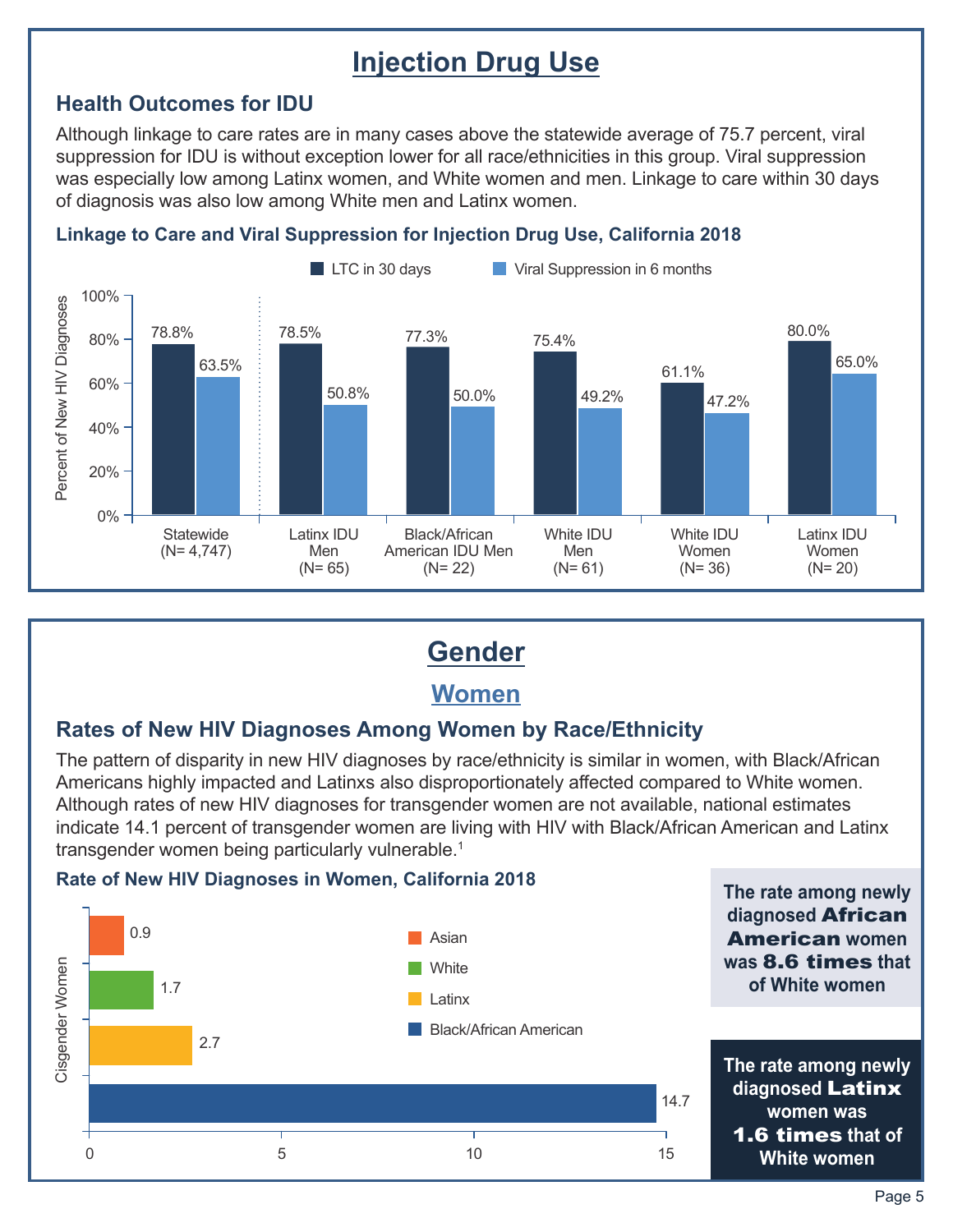## **Rate Trends of New HIV Diagnoses by Race/Ethnicity Among Women**

Among cisgender women, the rate of new HIV diagnoses declined or remained stable since 2010 across all race/ethnicity groups. Black/African American women decreased 17 percent from 17.8 new HIV diagnoses per 100,000 in 2010 to 14.7 in 2018. Yet, the disparity gap between Black/African Americans and Whites remains large and is higher for women than it is for men.

#### **Rate of New HIV Diagnoses in Cisgender Women by Race/Ethnicity, California 2010-2018**



### **Health Outcomes for Women by Transmission Category**

Women whose transmission was attributed to heterosexual contact had significantly better viral suppression than those whose transmission was via IDU in spite of similar rates of linkage to care. Overall, health outcomes for heterosexual women are above the statewide average and higher than that of their male heterosexual counterparts.

#### **Linkage to Care and Viral Suppression for Women by Transmission Category, California 2018**

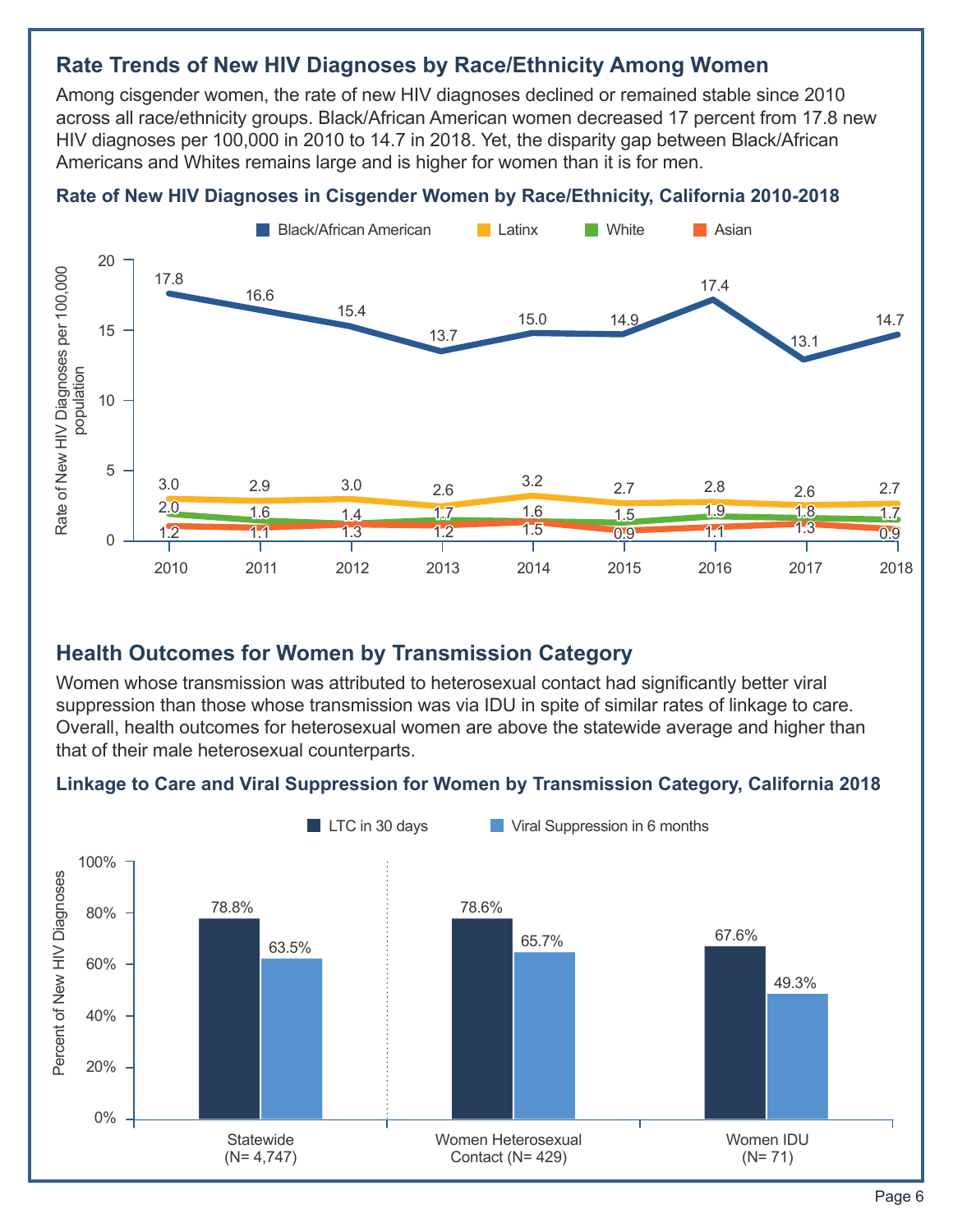## **Health Outcomes for Women by Race/Ethnicity**

Linkage to care within one month of diagnosis was similar among Black/African American, Latinx, and White women, ranging from 72 to 75 percent, while Asians had the highest linkage to care within one month at 80.8 percent. In contrast, viral suppression varied with Black/African American and White women having the lowest viral suppression within six months of diagnosis at 55.9 and 56.3 percent respectively. Asian women achieved the highest viral suppression within six months of diagnosis at 76.9 percent.



### **Linkage to Care and Viral Suppression for Women by Race/Ethnicity, California 2018**

A higher percentage of transmission by IDU may be driving the lower viral suppression, especially among White women. In 2018, 28 percent of new HIV diagnoses among White women were attributed to IDU while only 7 percent were attributed to IDU among Black/African American women. Among women with newly diagnosed HIV transmitted by IDU, Black/African American women had the lowest health outcomes with 58.3 percent linked to care within one month and only 33.3 percent virally suppressed within six months. Asian women achieved the highest viral suppression within six months of diagnosis and had zero transmissions attributed to IDU among new diagnoses. Among heterosexual women, Black/African American and White women had the lowest viral suppression within six months of diagnosis at 60.9 percent and 63.1 percent, respectively.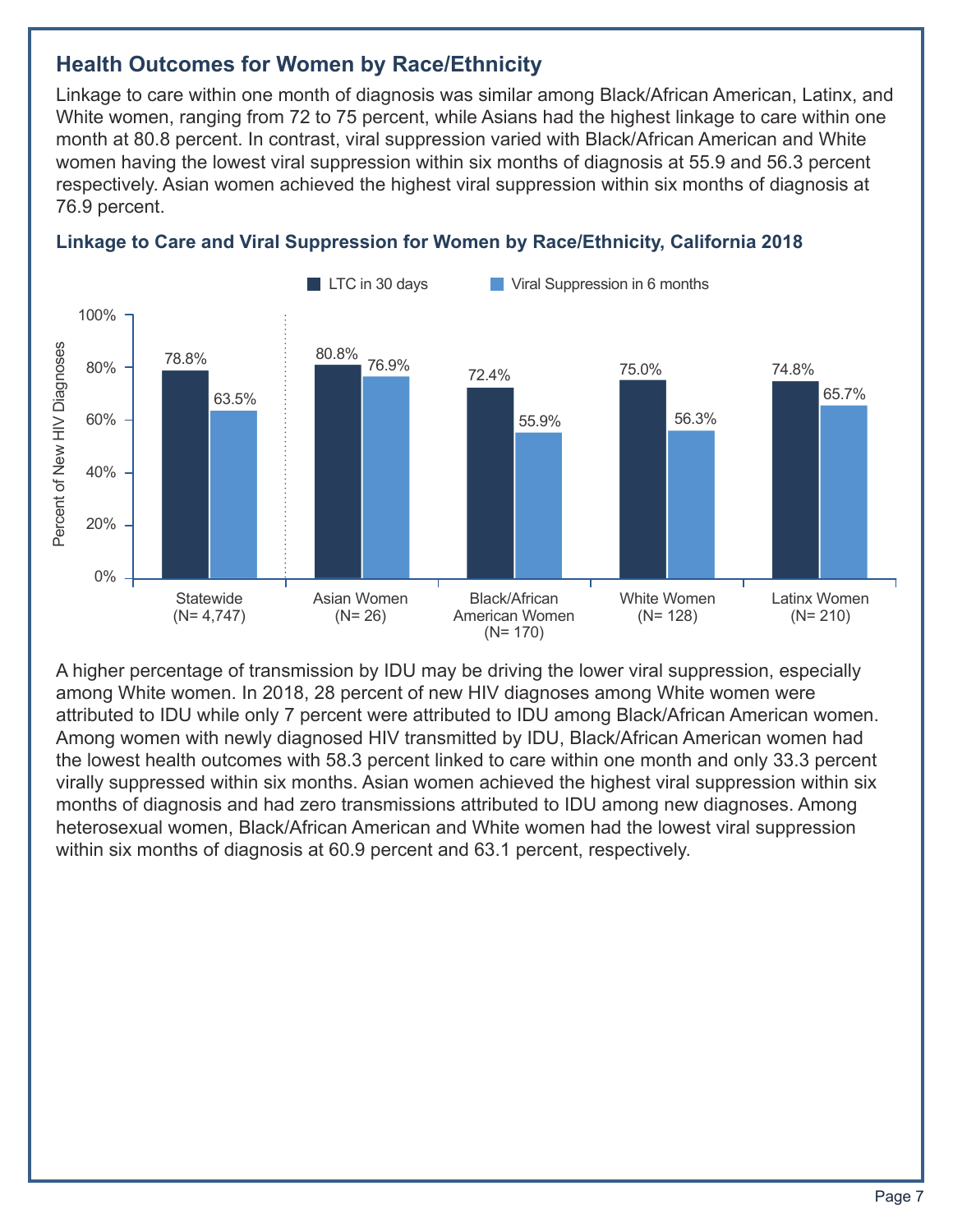





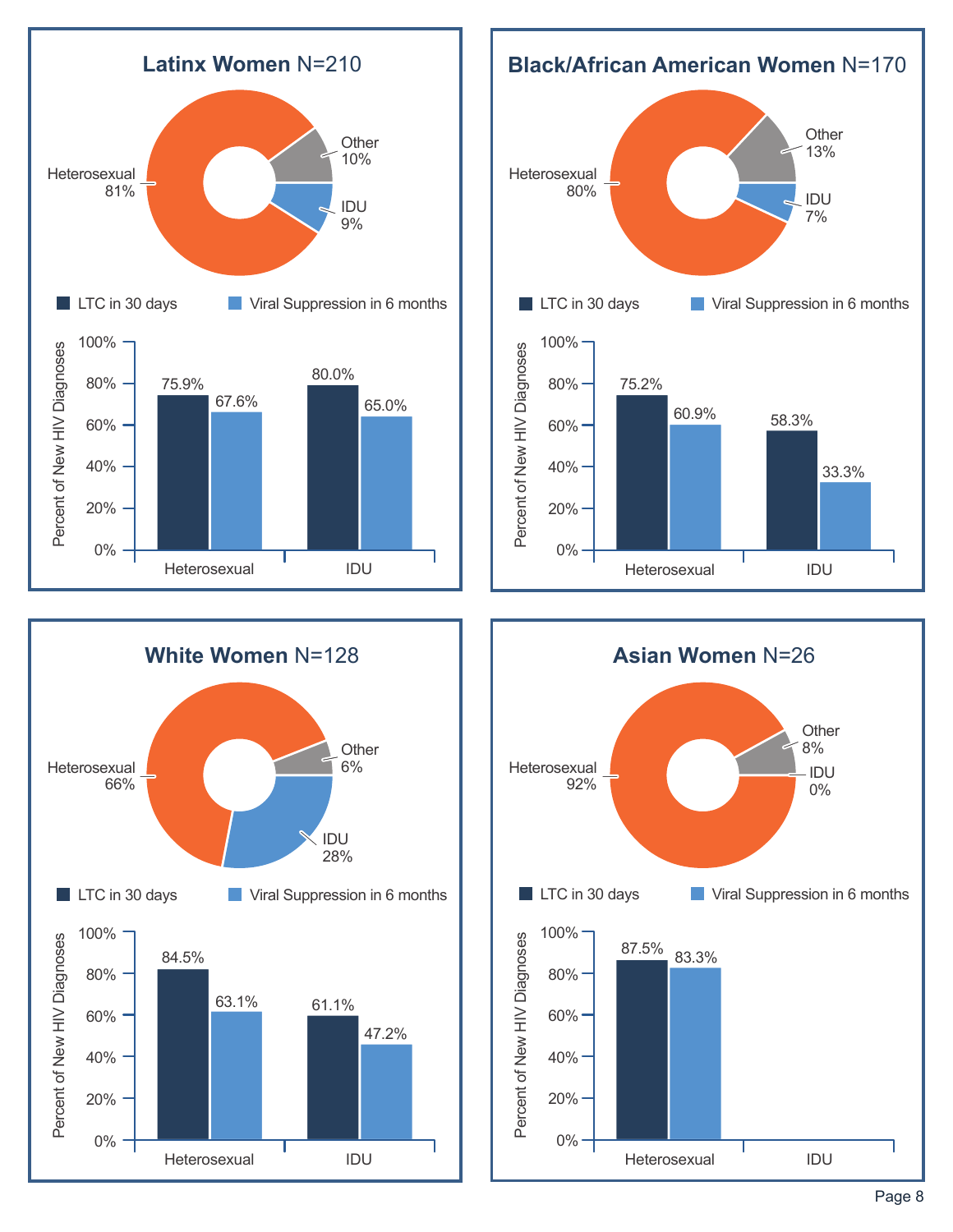## **Men**

## **Health Outcomes for Heterosexual Men**

Latinx and Black/African American heterosexual men have low linkage to care within one month and low viral suppression within six months of diagnosis, while White heterosexual men have the highest health outcomes.

## **Linkage to Care and Viral Suppression Among Heterosexual Men, California 2018**



## **Transgender People**

## **New HIV Diagnoses Among Transgender People**

In 2018, 86 percent of transgender people who received an HIV diagnosis were transgender women. Although rates among transgender people are not available, it is estimated that both transgender women and men are disproportionately affected by HIV. According to an analysis conducted by CDC scientists, HIV prevalence among transgender people in the US is estimated to be 9.2 percent overall, and higher among transgender women (14.1 percent) than transgender men (3.2 percent).<sup>1</sup>

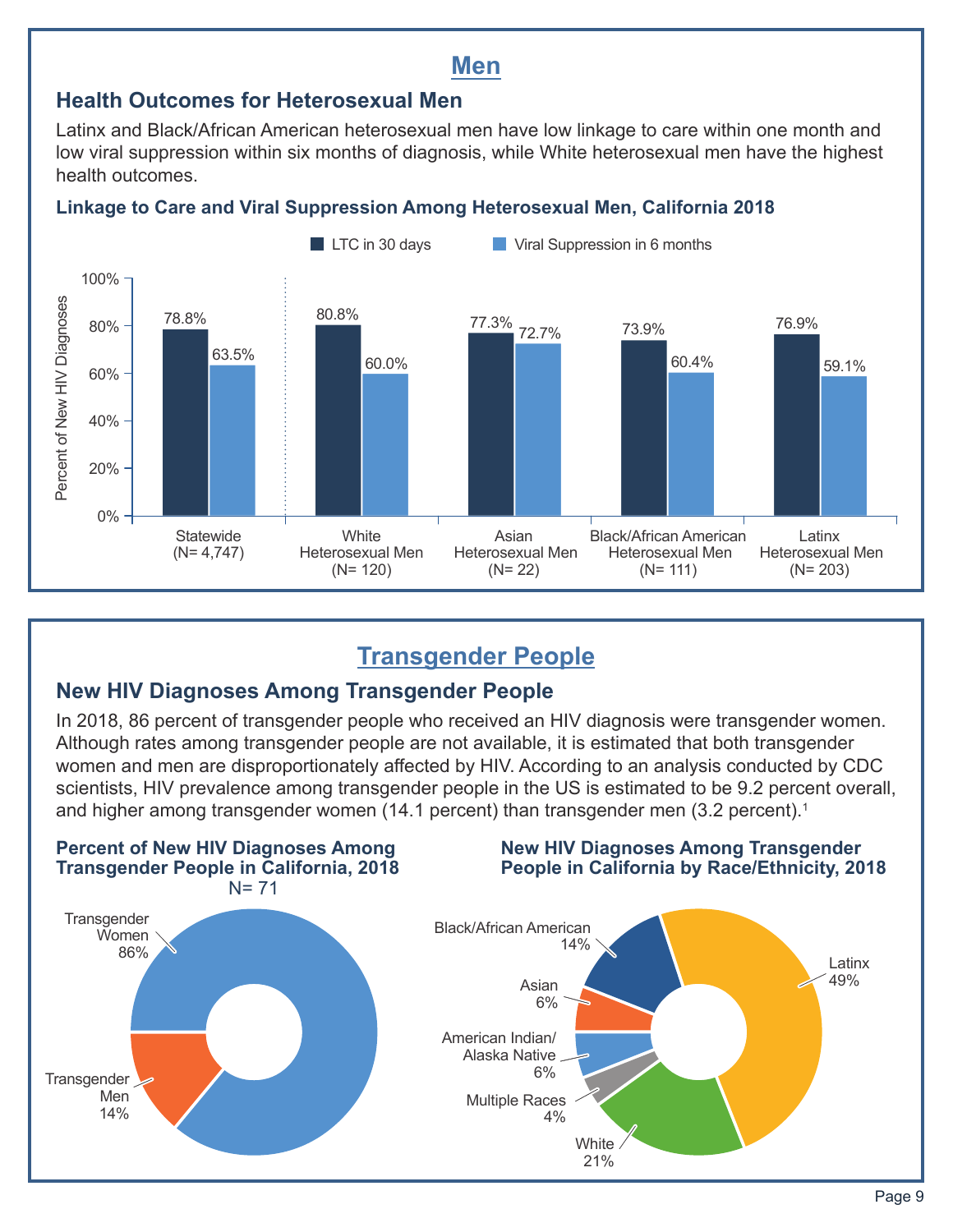## **Health Outcomes for Transgender People**

Compared to cisgender men and women, transgender women had the highest linkage to care within one month of HIV diagnosis and achieved the highest viral suppression within six months of HIV diagnosis. Data for transgender men not displayed to preserve confidentiality.



#### **Linkage to Care and Viral Suppression by Gender, California 2018**

## **Age Group**

### **Rate Trends of New HIV Diagnoses by Age Group**

From 2010 to 2018, the rates of new HIV diagnoses among all age groups have declined, except for 25- 34 year olds. The 25-34 age group had the highest rates of new HIV diagnoses and increased by twelve percent since 2010. The 44-55 age group had the largest rate decrease of 32 percent since 2010.

#### **Rate of New HIV Diagnoses by Age, California 2010-2018**

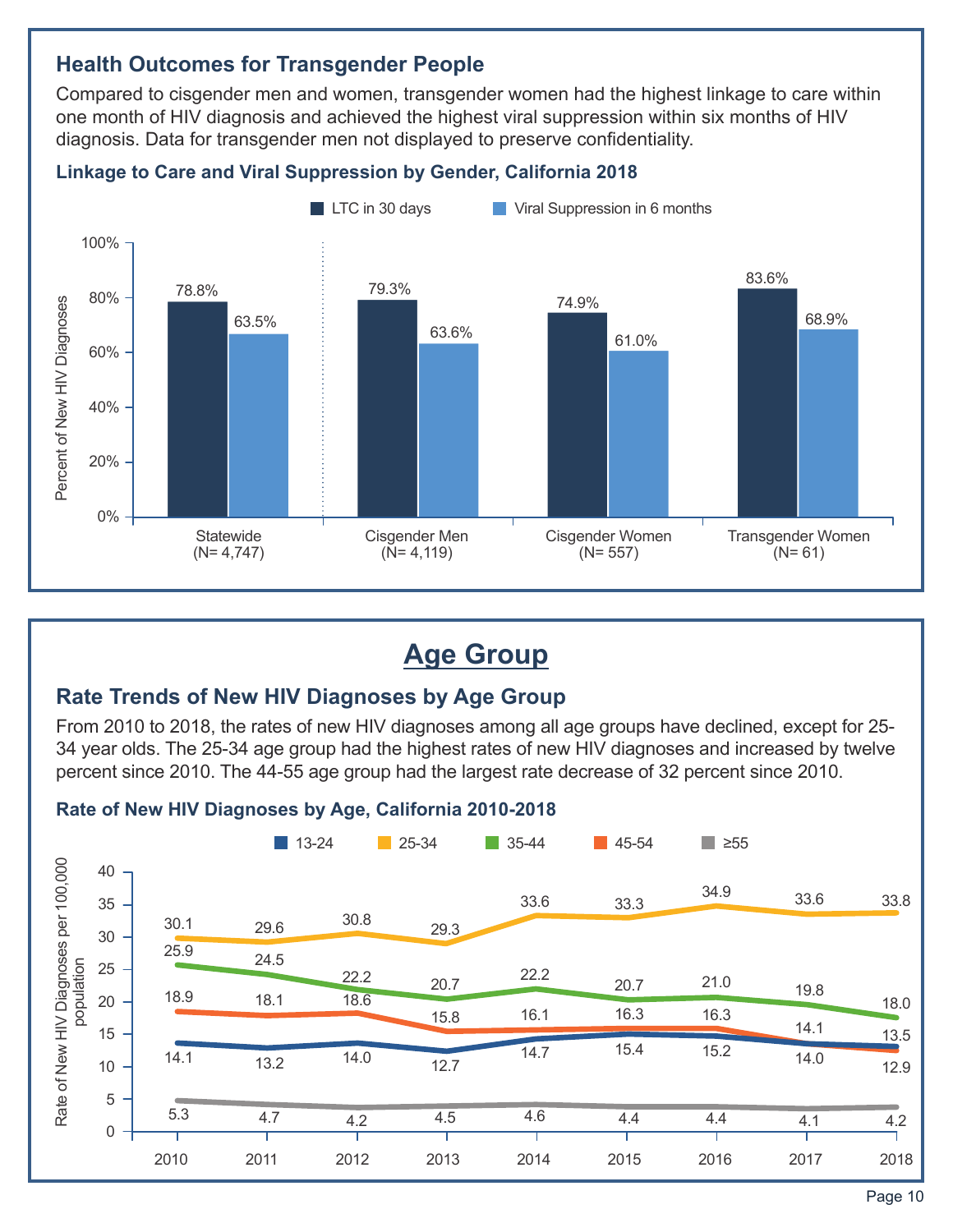## **Rate Trends of New HIV Diagnoses by Race/Ethnicity Among 13-24 Year Olds**

Among 13-24 year olds, Black/African Americans have significantly higher rates of new HIV diagnoses than any other racial/ethnic group. Although the rate among newly diagnosed Black/African American 13-24 year olds has declined by almost 13 percent since 2010, the rate in 2018 was 6.0 times higher than White 13-24 year olds. The rate among 13-24 year old Asians had the highest increase of 21 percent since 2010.

#### **Rate of New HIV Diagnoses in 13-24 Year Olds by Race/Ethnicity, California 2010-2018**



#### **Health Outcomes by Age Group**

Health outcomes were similar across age groups, with the 45-54 age group having slightly lower health outcomes than other groups.

#### **Linkage to Care and Viral Suppression by Age Group, California 2018**

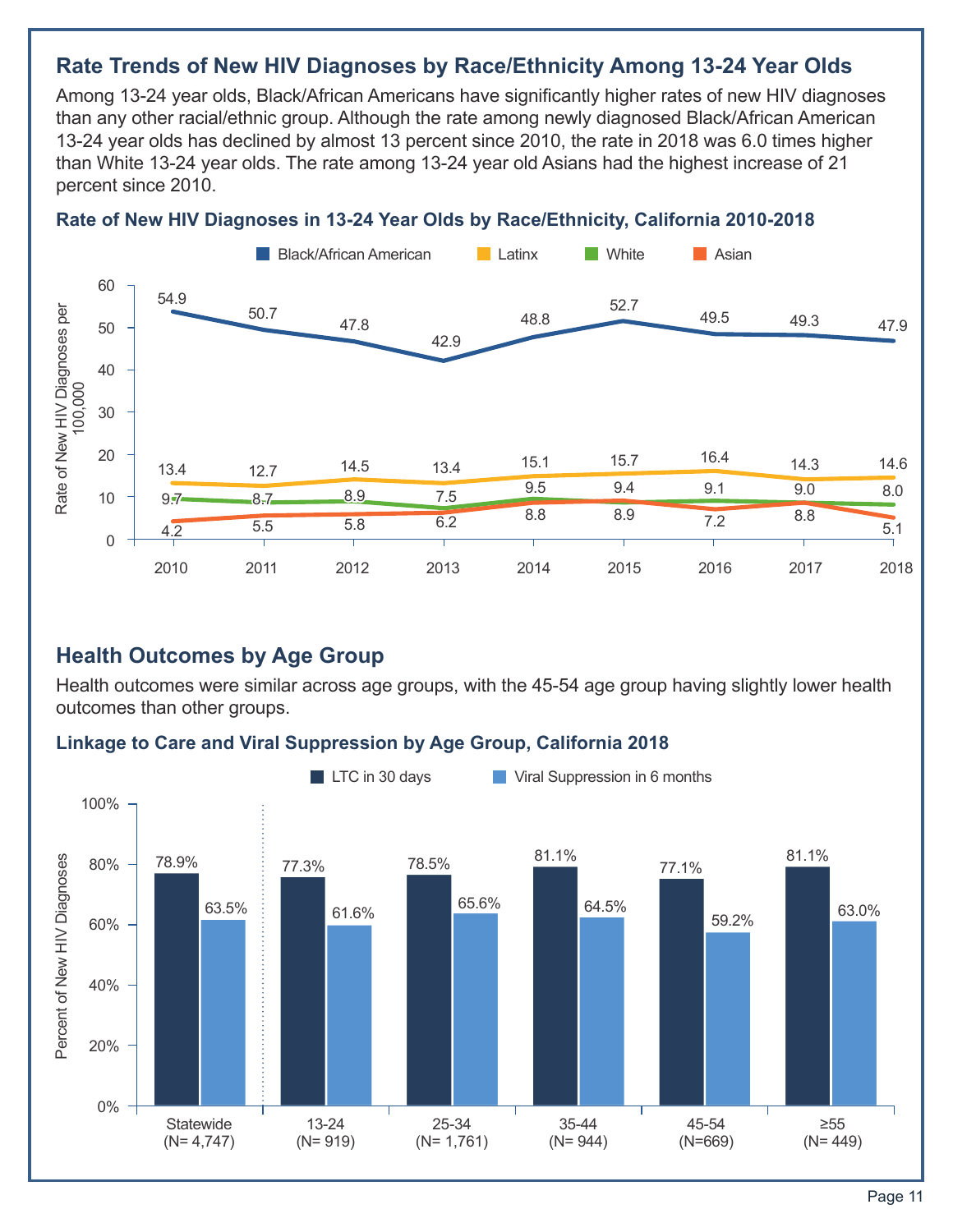## **Undiagnosed HIV by Age Group**

Statewide, an estimated 13 percent of people living with HIV in 2018 were unaware of their infection. Youth (aged 13-24) had the highest estimated percentage of individuals living with undiagnosed HIV of any age group. Among people aged 13-24 with HIV, an estimated 45.3 percent were unaware of their infection.

#### **Estimated Percent of Persons Living With HIV That Are Undiagnosed by Age Group in California, 2018**

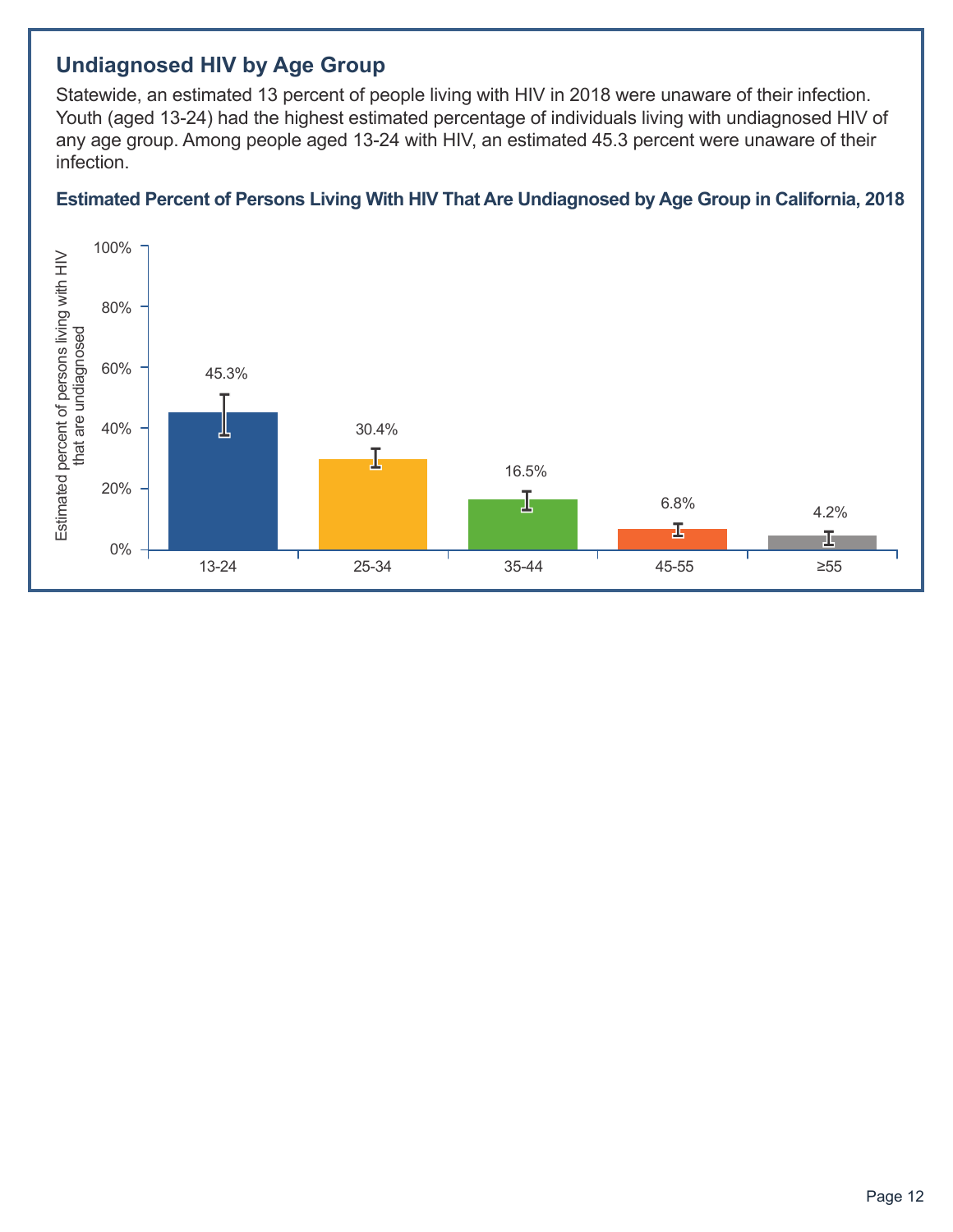## **Implications**

From 2010 through 2018, both the annual number and rate of new HIV diagnoses has declined in California. The number of new diagnoses declined by 11 percent from 5,328 in 2010 to 4,747 in 2018, while the rate of new diagnoses per 100,000 population declined by 16 percent, from 14.3 to 11.9 during the same time period. Although HIV has declined overall, disparities persist among racial/ ethnic groups, gender, age, and transmission categories.

Among all racial/ethnic groups, Black/African Americans are the most disproportionately affected by HIV. In 2018, Black/African Americans made up approximately 6 percent of California's population, yet they accounted for 18 percent of California's HIV epidemic. Among women newly diagnosed with HIV, Black/African Americans accounted for 31 percent, and among transgender people they accounted for 14 percent. Rates among newly diagnosed Black/African American men are 4.1 times higher than White men, and among Black/African American women, 8.6 times higher than White women. Viral suppression among Black/African Americans is typically lower than other race/ethnicities regardless of gender, age, or transmission category.

Latinxs make up the largest racial/ethnic group among new HIV diagnoses, accounting for 48 percent of all new HIV diagnoses in 2018; however, they also make up the largest racial/ethnic group in California at almost 40 percent. Disparities among Latinxs include higher rates of HIV diagnoses and lower viral suppression, especially among heterosexual men, and IDU men. Rates among newly diagnosed Latinx men are 1.8 times higher than White men, and among Latinx women 1.6 times higher than White women. In addition, disparities for MMSC have increased from 2010 to 2018 between Latinxs and Whites. In 2010, the rate of new diagnoses among Latinx MMSC was 1.3 times that of White MMSC; in 2018 it was 2.1 times that of Whites.

Transmission by MMSC, including MMSCIDU, makes up the majority of the HIV epidemic in California, accounting for 66 percent of new HIV diagnoses and 73 percent of all living HIV cases in 2018. Overall, health outcomes for MMSC are better than the statewide average and rates of new diagnoses among this group have declined by 21 percent since 2010. However, progress for MMSC has been uneven across race/ethnicities. While the rate of new diagnoses among White MMSC has declined by 41 percent since 2010, rates among other groups have declined at a slower pace resulting in increasing disparities.

The lowest rates of viral suppression by transmission category are for IDU followed by MMSCIDU. Regardless of gender or race/ethnicity, people who inject drugs have lower viral suppression than any other transmission group. Overall linkage to care among people who inject drugs is similar to the statewide average, which suggests that retention in care may be an issue. Continued support of syringe services programs and other support services are both important and necessary to improve viral suppression among people who inject drugs.

Cisgender women made up about 12 percent of new HIV diagnoses in 2018. Although the rate of new HIV diagnoses among women has declined since 2010, disparities across race/ethnicity and transmission categories remain. From 2010 to 2018, Black/African American women have had the largest rate decrease yet their rate is 8.6 times that of White women. Viral suppression among women varies substantially depending on their transmission category. Women whose transmission was attributed to heterosexual contact had better viral suppression than those whose transmission was via IDU.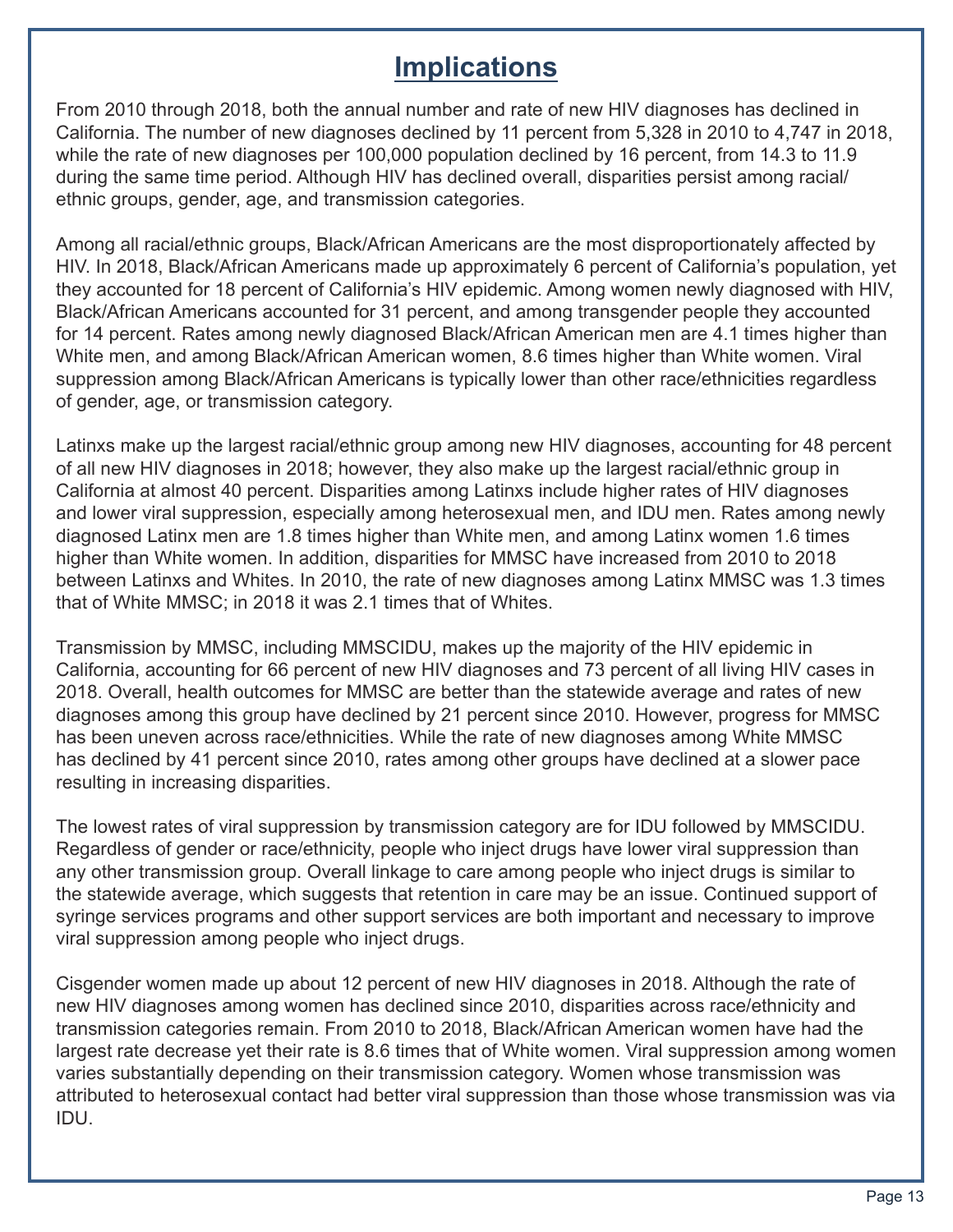Among transgender people diagnosed with HIV in 2018, 86 percent were transgender women and 14 percent were transgender men. Health outcomes among newly diagnosed transgender women were the highest among all gender groups, with 68.9 percent achieving viral suppression within six months of diagnosis. Although rates for transgender people are unknown, national HIV prevalence among transgender people is estimated at 9.2 percent with transgender women among the groups most affected by HIV.<sup>1</sup>

In 2018, an estimated 13 percent of people living with HIV in California were unaware of their infection. The highest percentage of undiagnosed HIV is estimated to be among younger groups, especially 13-24 year olds (45.3 percent) and 25-34 year olds (30.4 percent). Understanding disparities among the estimated undiagnosed population is important, to focus HIV testing and prevention initiatives.

The only way to achieve California's Getting to Zero objectives is by ensuring effective HIV prevention and treatment reaches all communities, especially those disproportionately affected by HIV. It is also important to consider all factors that contribute to health disparities, including structural and social factors such as racism, poverty, stigma, access to care, and education. Efforts should focus on closing disparities among the populations most impacted by HIV, especially Black/African Americans. Since Latinxs are quickly becoming the largest proportion of people living with HIV, it is important to offer education and services that are culturally and linguistically appropriate. Both individual-level and structural interventions are necessary to reduce HIV transmission and eliminate health inequities.

<sup>&</sup>lt;sup>1</sup> Jeffrey S. Becasen, Christa L. Denard, Mary M. Mullins, Darrel H. Higa, and Theresa Ann Sipe, 2019: Estimating the Prevalence of HIV and Sexual Behaviors Among the US Transgender Population: A Systematic Review and MetaAnalysis, 2006–2017 American Journal of Public Health 109, e1 e8,<https://doi.org/10.2105/AJPH.2018.304727> Accessed 9/4/19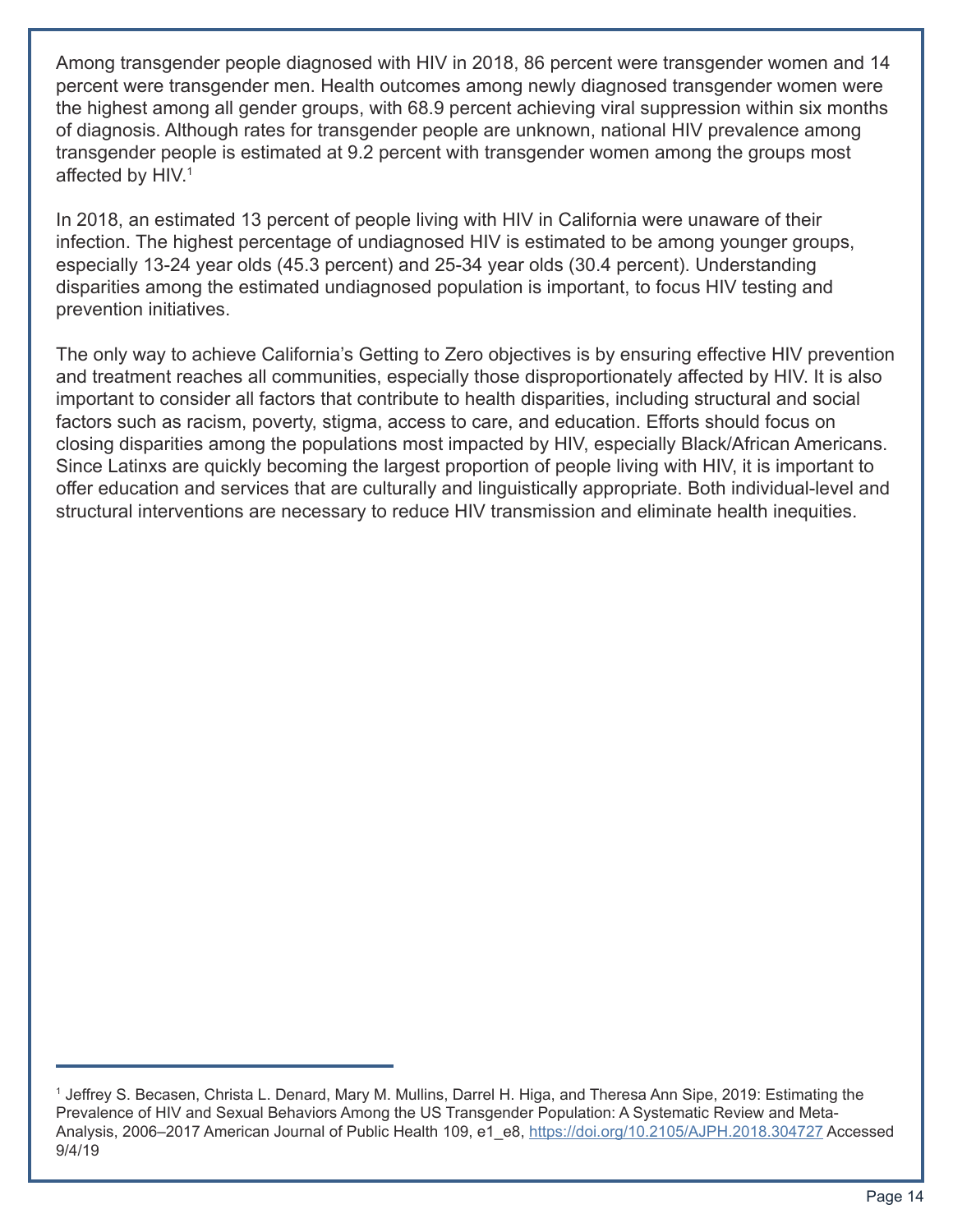## **Technical Notes**

The information presented in this fact sheet is based on HIV surveillance data reported to the OA through January 6, 2020, allowing for a minimum of 12 months' reporting delay. For living HIV cases, persons are presumed to reside in California if the most recent available address is located in the state. For new diagnoses, persons are included if they were living in California at the time of diagnosis.

The term HIV infection is defined as any diagnosis of HIV infection that met the Centers for Disease Control and Prevention (CDC) surveillance case definition, regardless of the stage of disease (stage 0, 1, 2, 3 [AIDS], or unknown). Because persons test at differing times after becoming infected, the number of persons with newly diagnosed HIV infection is not necessarily representative of persons newly infected with HIV (HIV incidence).

Please use caution when interpreting data on trends for groups with fewer than 20 cases. Small fluctuations from year to year can lead to dramatic changes in rates, which may not be indicative of changes in the epidemiology of HIV in these populations.

**Undiagnosed:** The estimated percent of undiagnosed persons living with HIV infection in California was calculated using the CD4-based model generated by the CDC. For more information about the CD4-based methodology, please see *[Hall HI, Song R, Tang T, An Q, Prejean J, Dietz P, Hernandez](https://publichealth.jmir.org/2017/1/e8/)  [AL, Green T, Harris N, McCray E, Mermin J HIV Trends in the United States: Diagnoses and](https://publichealth.jmir.org/2017/1/e8/)  [Estimated Incidence, JMIR Public Health Surveill 2017;3\(1\):e8](https://publichealth.jmir.org/2017/1/e8/)*.

**Age:** For newly diagnosed persons, the age group is based on the date of diagnosis. For persons living with HIV, the age group is based on the age at the end of the specified calendar year.

**Gender:** Persons were classified as being transgender if a case report form affirming their transgender status was present in HIV surveillance data by January 6, 2020. Otherwise individuals were classified according to their sex-at-birth.

**Race and ethnicity:** Latinx persons can be of any race. Race/ethnicity data were collected using Asian/Native Hawaiian/Pacific Islander as a single category until 2003; therefore persons who were classified as Asian/Native Hawaiian/Pacific Islander prior to 2003 and for whom no subsequent race/ ethnicity information is available are classified as Asian, because they cannot be disaggregated. Although California Government Code Section 8310.5 requires CDPH to tabulate information by expanded ethnicities for each major Asian and Pacific Islander group, the data shown here are not disaggregated into those groups in order to maintain the confidentiality of these persons.

**Transmission category:** Transmission category is the term for classifying cases based on a person's reported HIV risk factors. The classification results from selecting the single risk factor most likely to have been responsible for transmission, even if multiple risk factors were reported. The CDC hierarchy of risk factors, from most likely to lead to HIV transmission, to least likely, is as follows: male-to-male sexual contact (MMSC) and injection drug use (IDU), MMSC alone, IDU alone, receipt of clotting factor blood product for treatment of hemophilia or other chronic coagulation disorder, and heterosexual contact.

Gay, bisexual, and other men who have sex with men are in the transmission category of MMSC. Transgender people who have sex with men are placed in the transmission category of transgender